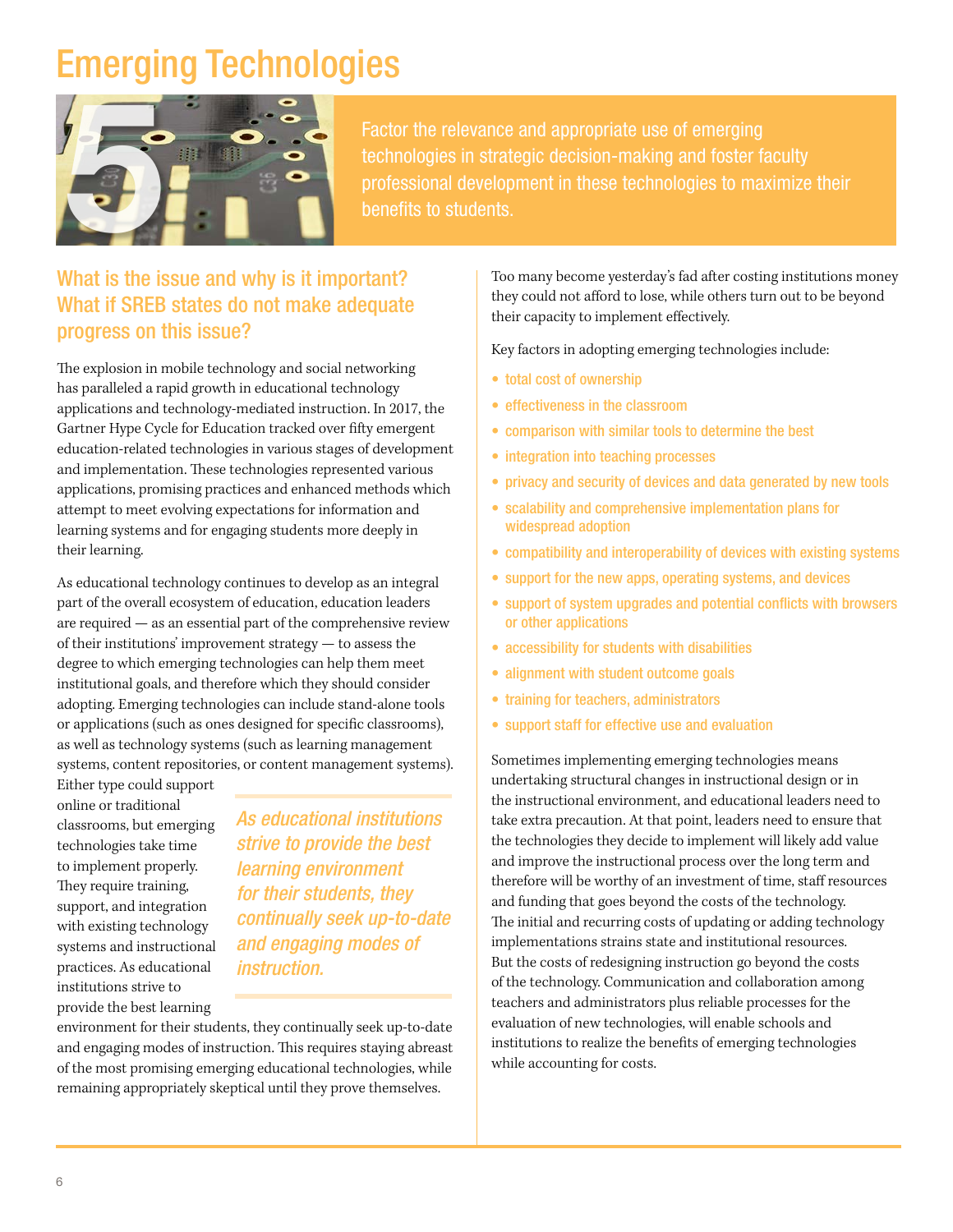### New Learning Models



Provide for more use of technology to create personalized, competency-based learning environments and delivery methods that allow students to demonstrate mastery of content at their own pace

#### What if SREB states do not make adequate progress on this issue?

More schools and colleges are seeking new and innovative learning models to provide students with greater engagement, fexibility and control of their learning experience. Some have linked new technology applications to older learning models to create breakthrough innovations:

- In competency-based education, students move through a course at their own pace as they master pre-determined competencies. Course length is not defned by a calendar and is not measured by Carnegie units. Technology tools provide timely assessment to students on where they stand on competencies and what they need to complete.
- Adaptive learning is based on learning that is sequenced by technology tools. These tools recognize when students have or have not met competencies and present learning materials accordingly — stressing unlearned concepts as needed and moving ahead as appropriate. It incorporates mastery learning because the student does not move forward until s/he has mastered the concepts, leaving no gaps in knowledge.
- Personalized learning is a student-centric model that provides more student choice for evidence of learning, often incorporating adaptive, mastery, and competency-based learning.

While high school graduation rates have improved nationwide, national assessments of college readiness show that far too many graduates are not ready for college and careers. Education leaders have focused on new learning models for high schools that build competencies and skill sets for college and career readiness by focusing on deeper, more engaging learning. Teaching to a classroom of students and focusing on the elusive "average" student is no longer efective. With modern teaching tools — computer diagnostic exams, formative assessments, and adaptive content to meet individual students' needs — teachers can foster more individualized approaches to teaching that can result in deeper learning and better student engagement. Engaged students are more likely to persist in educational tasks until they reach their goal.

College faculty are serious about exploring new models. Examples include prior learning assessment, self-paced learning, modulebased delivery, fipped classrooms, game-based learning, use of artifcial intelligence for tutoring, virtual reality, augmented reality and mixed reality. Formats designed to allow students more control over pacing, learning style and how they express their learning could provide them with afordable options that honor their prior learning as well as adapt to their specifc needs. These formats focus on outcomes rather than time spent in the classroom.

monitor effectiveness and report results.<br>The goal for new learning Barriers to implementation, such as policies, regulations, and accreditation guidelines, need to be matched to the promise of these innovations. As with all academic programs, these new learning models must prove themselves with evidence-based research and be developed with appropriate rigor and quality. They will likely undergo continuous cycles of improvement as they mature to meet the high educational demands of the future, as well as student and employer expectations. But waiting for signifcant studies to determine the efectiveness of new models should not hinder institutions from experimenting, so long as they

a college degree will *degree.*  remain unattainable for the 29 million Americans

models is to increase *The goal for new learning* retention among retention among *models is to increase* traditional students *retention among traditional* and facilitate college completion for the *students and facilitate*  non-traditional students *college completion for the*  who have some college *non-traditional students who*  but no degree. Without *have some college but no* new learning models,

qualifed to enter college, but for whom family, work and socio-economic circumstances preclude completion of a traditional program. For K-12 education, these models can be the diference between a high school dropout and a student well-prepared for college or career.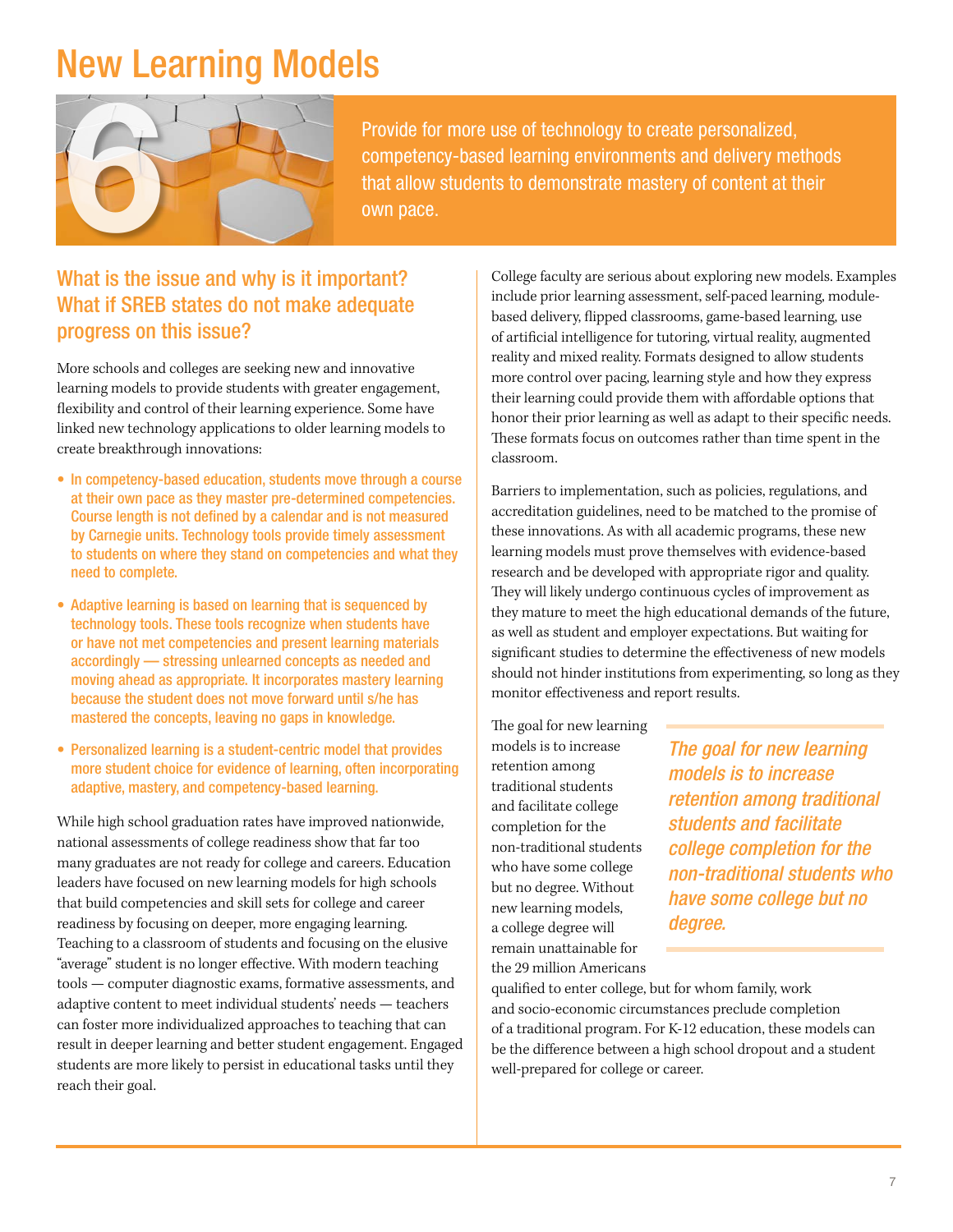### Student Digital Literacy



Ensure students have the fundamental skill sets they need from the early grades through college to be fully engaged in technology-mediated learning opportunities to develop lifelong fluencies for success in a digital world.

### What if SREB states do not make adequate progress on this issue?

Literacy means not only the ability to read and write, but also to be fuent in a world of digital information. Digitally literate citizens have the knowledge and skills to access, evaluate, manipulate, utilize, design and develop information — and ultimately to learn from the digital environment. While educators have known for some time that students needed these skills, it is only recently that state agencies have recognized their responsibility to ensure that students at all levels learn to comprehend and communicate digital information at varying levels throughout their education. This responsibility means laying the groundwork for digital literacy in the very early grades.

Digital literacy skills are critical for an informed and productive citizenry, as a gateway to social, political, educational and economic participation. Digital literacy belongs beside reading, writing and math as a fundamental skill in the modern world.

*Digital literacy belongs* in the elementary grades to<br>beside reading. *writing and math as a* the necessary skills in a<br>*tundamental skill in the* stepwise, systematic way. fundamental skill in the *modern world.* A 2016 Stanford University

Schools need to adopt a digital literacy curriculum beginning *beside reading,* ensure that students develop

study of nearly 8,000 secondary school and college students

in 12 states makes clear that these skills are unlikely to develop on their own. It shows that most students cannot distinguish between an advertisement and a news article or determine the source of the information. Eighty percent of middle graders thought an ad marked as "sponsored content" was a legitimate news article. High school students couldn't discern between fake news accounts and actual news sources on social media. College students were not able to evaluate the credibility of a website or wade through contradictory results of a Google search to fnd reliable and accurate information.

Yet, more and more, employers require digital literacy as an employment skill, and the Pew Research Center recognizes it as one of the foundational tools of life-long learning and success. productivity. The future competitiveness of American companies Digital literacy is often correlated with career achievement and in the knowledge-based global economy could well depend upon the digital fuency of our workforce. Research shows that a lack of digital literacy skills contributes to a "digital divide." People with lower incomes, the elderly, the less-educated, the unemployed, and people with disabilities have less access to digital communications — and therefore less opportunity to build skills related to the technology. Many of these people are already marginalized; their digital illiteracy only adds to their isolation because they are unable to access support networks, government services, political processes, or economic opportunities.

Digital literacy competencies must become an everyday part of the learning experience of school children; these skills should be integrated into instruction at all levels. Organizations such as P21.org and ISTE (International Society for Technology in Education) have undertaken significant work. The P21 framework for 21st century learning provides information and media on the topic and it has laid out technology literacy skills. ISTE has developed student standards that incorporate digital literacy to help students thrive in an ever-evolving technological world. Each of ISTE's seven standards (empowered learner, digital citizen, knowledge constructor, innovative designer, computational thinker, creative communicator, and global collaborator) include four indicators used in measuring achievement of the standards. P21 and ISTE have laid the groundwork for students' incremental digital literacy skills. States should adopt PK-20 digital literacy standards and incorporate the required skills into the curriculum so that students graduate with the digital skills they need to enter the workforce.

For postsecondary education, the Association for College and Research Libraries (ACRL, a division of the American Library Association) has developed a framework for information literacy in higher education. ACRL has also developed a free information literacy toolkit to help individuals and groups understand and implement the framework. Marshall University librarians have designed an original literacy assessment based on the ACRL rubric and Degree Qualifications Profile from the Lumina Pathways project, with specifc skill sets for associate, bachelor's and graduate degrees.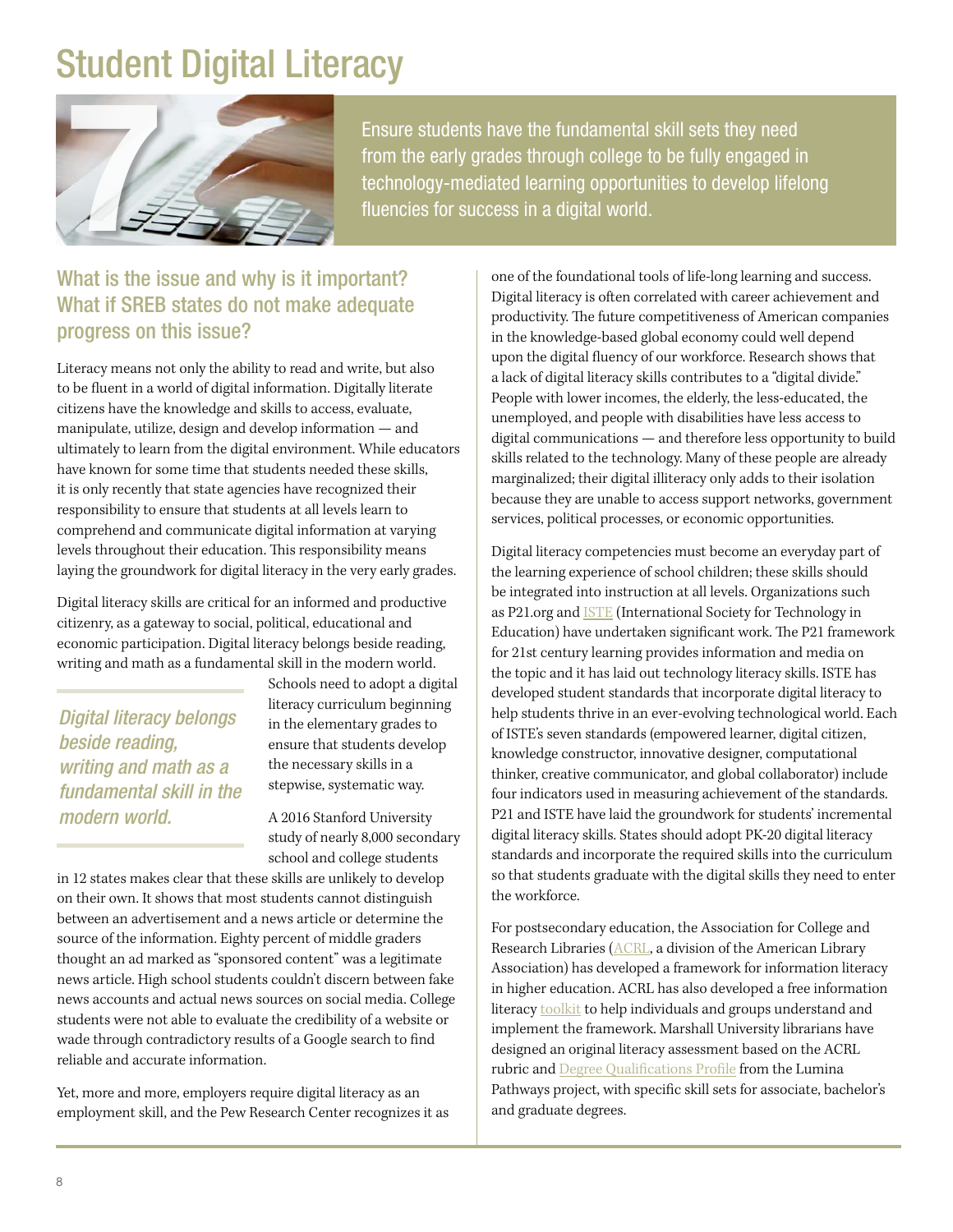## Technology Security



Provide adequate resources to protect information and<br>information systems from unauthorized access, use, dis<br>disruption, modification, or destruction while keeping the<br>available for student learning and education administr information systems from unauthorized access, use, disclosure, disruption, modification, or destruction while keeping them highly available for student learning and education administration

#### What is the issue and why is it important? What if SREB states do not make adequate progress on this issue?

 now use third-party vendor networks, cloud-based services and Technology security is a global issue for education, government, military, business and private individuals. Today all technology systems, from learning management systems to institutional networks, access points, wi-f networks, enterprise resource planning, and student information systems, need technology security extending from the user level to the network, institution and beyond, including vendor partners. More schools and institutions online educational tools than ever before, which makes them vulnerable to external access. If they have multiple devices and sensors (known as the Internet of Things or IOT) connected to their network, they create additional risk of unauthorized network access. More than 72 percent of IOT devices are hackable and expose risks for unauthorized access to larger systems.

Security risks from breaches of network or individual systems, whether from hacking, malware, ransomware, third-party system vulnerabilities or mistakes by employees, have heightened public concern over the safety of their personal information. Malicious emails, generally disguised as trustworthy — known as Phishing attacks — have increased exponentially. Hackers use such attacks to obtain login credentials and access to technology systems, and hold systems and data for ransom for untraceable bitcoin.

State agencies, schools and colleges should create multiple layers of security to ensure that technology equipment, software, and security services are up-to-date and available at all times. They should provide user education to their constituents and update it regularly. If states fail to support strong policies on technology security, or to provide adequate training and sustainable funding, students and staff will eventually suffer the loss or corruption of private information and institutions will lose operational information and services, in addition to the related costs of identity theft protection and lawsuits.

One SREB state recommends the following practices to ensure technology security:

• Do the Basics – To reduce number of incidences and exposure, promote awareness of basic, but extremely important, security and privacy policies. Use strong passwords and change them often. Keep a password, PIN or passcode on all devices. Whenever staff depart, change security entry codes and locks for buildings or rooms containing sensitive information. Remove old or unused user accounts from all systems and keep up with employee training and communications.

- Keep Accurate and Updated Data Inventories Inventory all records systems (e.g., electronic and paper storage media) to identify those containing personal information. This will help determine what level of protection is necessary for each system, and what priority it has. Classify information in each paper and electronic records system according to sensitivity and the organizational risk if that information was accidentally or intentionally accessed by anyone without a need to know. A rule of thumb to identify sensitivity and confdentiality in an organization would be to refect on whether the data could be posted on a public website or viewed by anyone making an open records request.
- Have a Healthy Data Diet Collect the minimum amount of personal information necessary to accomplish the educational purposes and retain it for the minimum time necessary.
- Intruder Detection Use appropriate physical and technological safeguards, such as video surveillance or alarms, to protect personal information, particularly higher-risk information, in paper and electronic records.
- Vendor Management Require service providers and partners who handle personal information on behalf of the organization to follow the institution's security policies and procedures as well as state and federal laws (such as COPPA, FERPA). Develop security protocols for inclusion in contracts.
- Encryption For devices used to host or access high-risk information, use data encryption in combination with host protection and access control. Pay particular attention to protecting high-risk personal information on laptops and mobile storage devices (e.g., tablets, smartphones, CDs, thumb drives).
- Records Retention Dispose of records and equipment containing protected information in a secure manner.
- Document Your Security Document security plans and revise annually or whenever there is a material change in practices for data delivery, storage and access.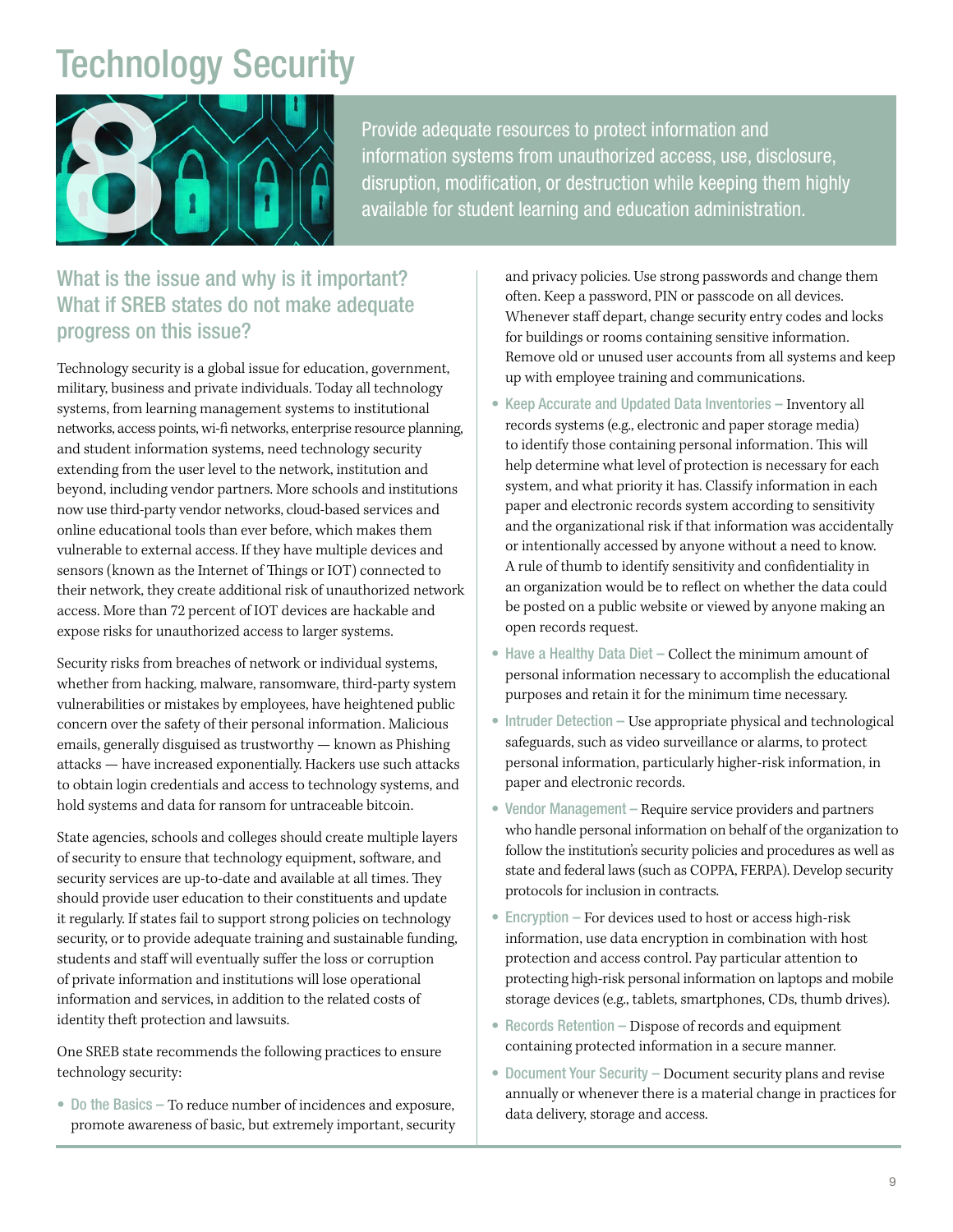# Digital Accessibility



Make digital content and sites accessible to students with disabilities, in compliance with the Americans with Disabilities Act Make digital content and sites accessible to students with<br>disabilities, in compliance with the Americans with Disabilities A<br>and other regulatory requirements, through design, professional<br>training and instructional pract

#### What is the issue and why is it important? What if SREB states do not make adequate progress on this issue?

Accessibility of digital content and websites is now a critical issue in education technology because online and blended programs in secondary and postsecondary classrooms have proliferated, and digital content has grown substantially. Students with visual, auditory, motor, or cognitive impairments have the right to access this digital content and online instruction in an equally efective way as students without disabilities. Yet, schools and colleges often have not made digital content and online instruction as accessible to these students as is required by law.

According to the U.S. Department of Education, 13 percent of public school students and 11 percent of postsecondary students have disabilities. These students often need assistive technologies, such as screen readers, braille, speech-to-text or navigation devices to access digital content — all of which are readily available. Federal and state laws require equal opportunity and equal access for everyone, regardless of disability. Section 504 and 508 of the Rehabilitation Act of 1973 and Title II and Title III of the Americans with Disabilities Act of 1990 regulate institutions and schools. Some states have their own laws as well. Most recently, the Every Student Succeeds Act and amendments to the Higher Education Opportunity Act have addressed the need for accessible content. They also stress the benefits of building accessibility into the design of instructional materials so they are functional for everyone, using a principle known as "universal design for learning." In January 2017, the federal government adopted WCAG 2.0 Level AA as the official standard for Section 508 of the ADA, and federal agencies must comply with the standard by January 2018. This standard for accessibility was developed by the World Wide Web Consortium (W3C) and is accepted internationally.

Often faculty members create online course components without accounting for students with disabilities. When they are notifed they have a student with a disability enrolled in a class, they have to make last-minute modifcations to course content, and their students are often short-changed with less-than-standard accommodations. Federal policy and guidance directs educational leaders to address digital accessibility at every opportunity, but too many institutions do not make their digital content and websites accessible. When they deny students with disabilities equal access under the law, they risk law suits from the Department of Justice or the Department of Education, Office of Civil Rights. Students, disability organizations (such as the National Federation for the Blind), and individual citizens can fle complaints and the responsible federal agencies are required to investigate.

While federal laws clearly indicate that educational entities are responsible for the accessibility of the materials they purchase, many publishers and other vendors have not produced fully supportive accessible materials. Faculty who are not alert often purchase inappropriate materials for use online, without regard to applicable accessibility laws. To overcome this shortcoming, SREB states need accessibility training, legal compliance awareness, improved communication, clarifcation on purchasing policy, and vendor and technology support.

**Accessible content and** agencies, schools and *missime* institutions need to **institutions need to** *universal design for learning* bave a comprehensive *benefit not just disabled* accessibility plan. These *students but all learners,* plans should include **especially English language** acceptable practices, *learners and students with* a communication<br>*learners and students with* plan, training, and an different learning styles or **different** learning styles or **different** evaluation process to *learning disabilities.* ensure that policies are

Educational followed. Agencies should use purchasing contract

language that requires a voluntary product accessibility statement (VPAT) and that addresses the consequences for the vendor if materials and services purchased are not accessible. Accessible content and universal design for learning beneft not just disabled students but all learners, especially English language learners and students with diferent learning styles or learning disabilities. Accessible content is both a legal and an ethical obligation.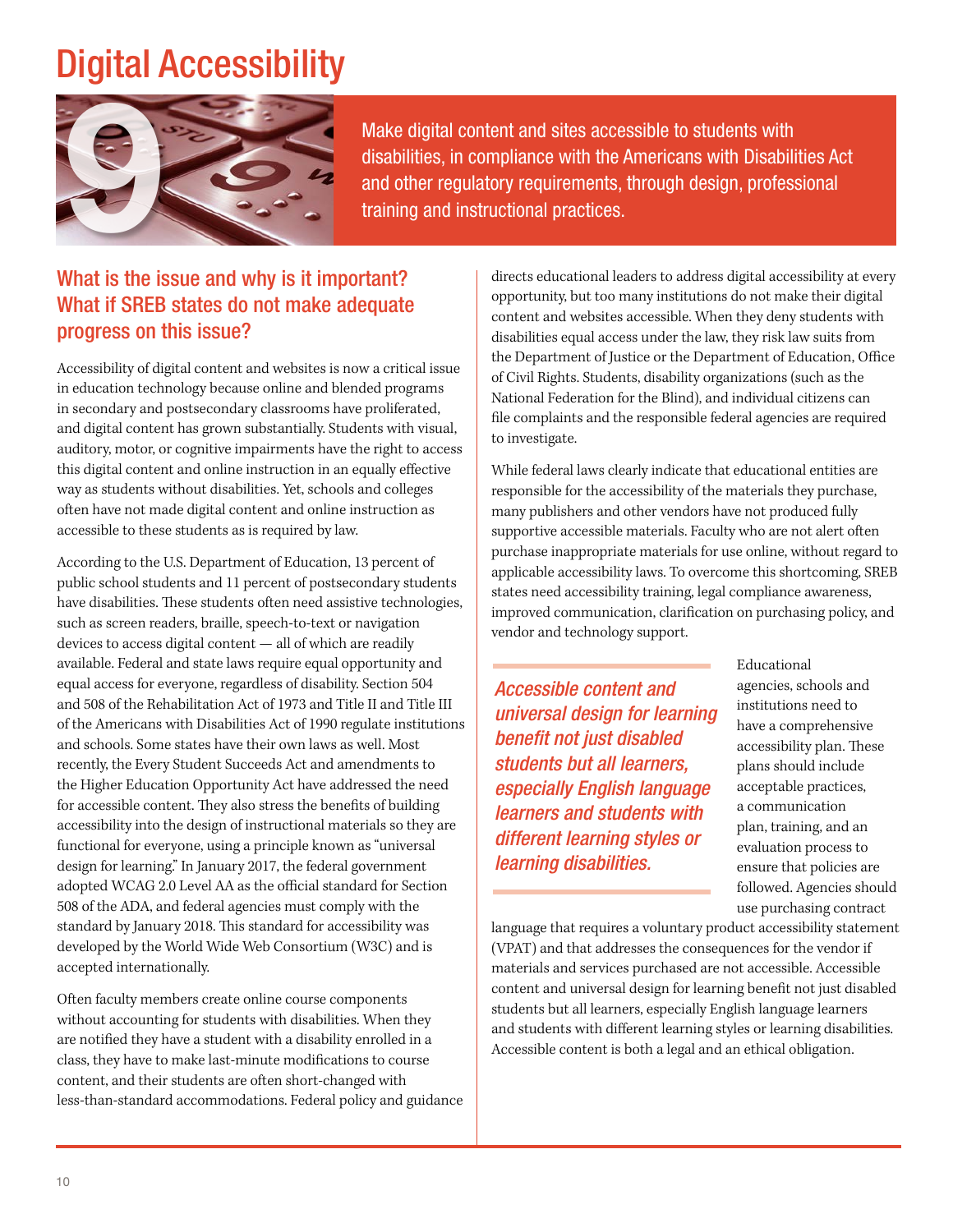# **Policy**



Maintain regular state-level review of technology-related legislation and policies on education standards, access and Maintain regular state-level review of technology-related<br>legislation and policies on education standards, access are<br>infrastructure to ensure that these policies are adequate,<br>necessary, aligned and integrated.<br>What is th

#### What is the issue and why is it important? What if SREB states do not make adequate progress on this issue?

Maintaining a sound policy framework for education technology means ensuring that it supports relevant standards, strong accountability systems, equitable access to education, and practices that allow students to make continuous educational progress. It is also critical to align these policies with state and federal laws and regulations, and with system-wide or districtwide policies. When local or state policies are not aligned with federal guidelines, schools and districts inevitably become confused, make mistakes, and repeat work unnecessarily — or leave work undone. These errors exacerbate the strain on schools and agencies that are already understafed and underfunded.

*Well-meaning but* change quickly, and<br> **unnecessary** policies can policies on technology **unnecessary policies can,** policies policies policies on technology<br>and often do, present systems must be flexible **barriers to innovative** enough to incorporate *learning models and* new tools and practices emerging technology tools. <sup>-yet secure enough to ensure the privacy</sup>

Educational technologies of the data they contain.

Well-meaning but unnecessary policies can, and often do, present barriers to innovative learning models and emerging technology tools.

For example, competency-based education, and personalized, adaptive, and self-paced learning models in general, are often inhibited by policies that award credit based on time spent in a course (referred to as "seat-time") rather than mastery of course content. They are also thwarted by financial aid models that count the number of academic terms by the calendar (and pay accordingly) rather than by the completion of modules. As technology systems and various digital tools provide other ways to account for academic progress, the related policies need to be fexible enough to support these innovations. Education reform and policy change must go hand in hand.

Schools and colleges generate more data than they can readily use, and they need policies that protect students' security and privacy. However, restrictive policies about what information to collect, how to collect and use and transmit it, and how long to keep it can inhibit policy analysis. Researchers need access to rich data sets to conduct longitudinal studies of success and of equitable access. These data need to be linked from K-12 to higher education so that researchers can study the long-term efectiveness of technology innovations and of new digital learning models in promoting deeper learning.

Policies are only as good as their implementation. Both the University of California System and the University of California at Berkeley had strong policies on how faculty and staff were to implement their online courses so that these courses would be fully accessible for students with disabilities. But having adequate, aligned policies on digital accessibility was not enough. The university did not have an enforcement mechanism, and few faculty followed the policy. Potential students who could not access the university's online courses fled lawsuits and engaged the university in drawn-out negotiations. State and local agencies need policies that are more than suggestions. They need to enforce them if they expect them to be efective.

Higher education institutions in SREB states that are engaged in distance learning have an opportunity to align themselves with a strong new regional and nationwide policy on distance education. A section of the 2010 revision to the Higher Education Opportunity Act focuses on the quality and integrity of distance learning programs. Several organizations, including SREB, worked toward informed, collaborative policies that would align with the Act. Currently, the four regional compacts — Southern Regional Education Board, New England Board of Higher Education, Midwestern Higher Education Commission, and Western Interstate Cooperative for Higher Education — work with a national council to oversee distance education authorization and nationwide quality standards. This collaboration provides strong policy to promote quality, reciprocity and alignment — with accountability to both students and institutions.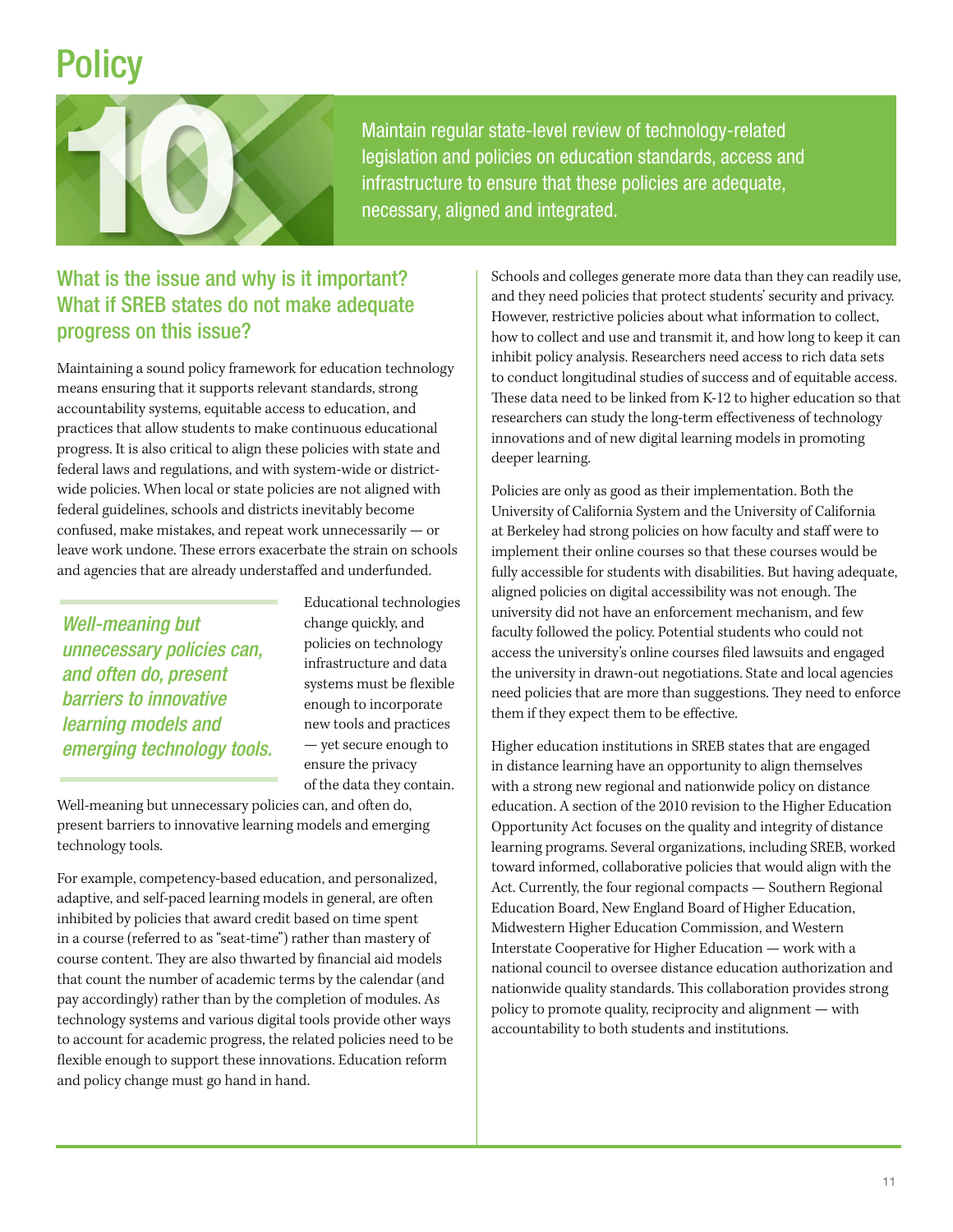#### 10 Issues in Educational Technology Related Briefs

Data Privacy and Security

Expanding Accessibility to Digital Spaces Through Improved Policy and Practice

Emerging Technologies and New Learning Models That Engage Students

*Coming Soon* 

Student Digital Literacy and Bandwidth

Educational Data Systems and Predictive Analytics